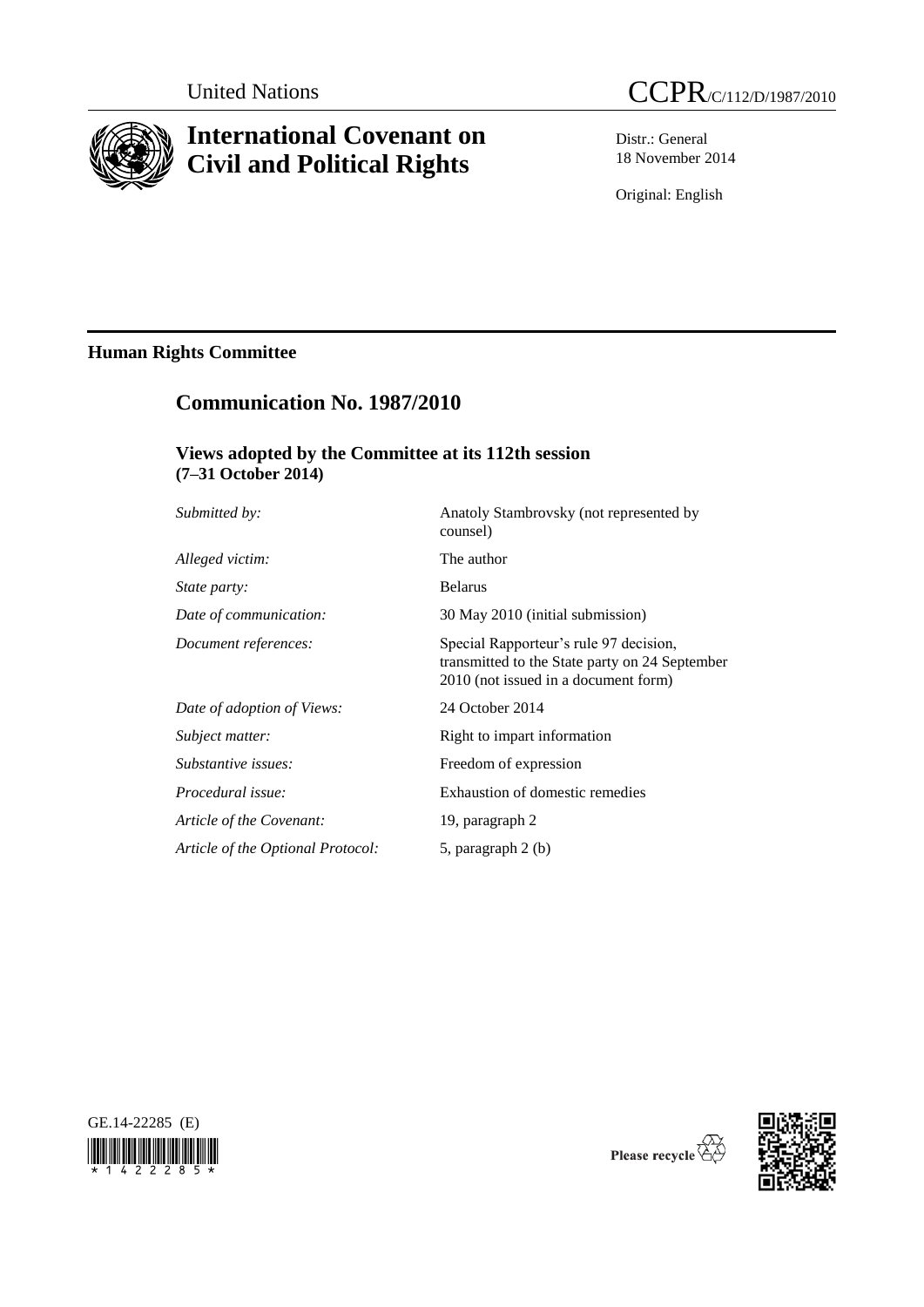## **Annex**

# **Views of the Human Rights Committee under article 5, paragraph 4, of the Optional Protocol to the International Covenant on Civil and Political Rights (112th session)**

concerning

### **Communication No. 1987/2010**\*

| Submitted by:          | Anatoly Stambrovsky (not represented by<br>counsel) |
|------------------------|-----------------------------------------------------|
| Alleged victim:        | The author                                          |
| <i>State party:</i>    | <b>Belarus</b>                                      |
| Date of communication: | 30 May 2010 (initial submission)                    |

*The Human Rights Committee*, established under article 28 of the International Covenant on Civil and Political Rights,

*Meeting* on 24 October 2014,

*Having concluded* its consideration of communication No. 1987/2010, submitted to the Human Rights Committee by Anatoly Stambrovsky under the Optional Protocol to the International Covenant on Civil and Political Rights,

*Having taken into account* all written information made available to it by the author of the communication and the State party,

*Adopts* the following:

### **Views under article 5, paragraph 4, of the Optional Protocol**

1. The author of the communication is Anatoly Stambrovsky, a Belarusian national born in 1937. He claims to be a victim of a violation by Belarus of his rights under article 19, paragraph 2, of the International Covenant on Civil and Political Rights.<sup>1</sup>

#### **The facts as presented by the author**

2.1 On 12 March 2009, the author submitted an application to the Vitebsk City Executive Committee requesting permission to hold a one-person picket in the pedestrian area of two intersecting streets in Vitebsk from 1 p.m. to 1.50 p.m., on 3 April 2009, with the purpose of drawing public attention to violations of the law by the national authorities. On 18 March 2009, the author's request was rejected. The Executive Committee noted that

<sup>\*</sup> The following members of the Committee participated in the examination of the present communication: Lazhari Bouzid, Christine Chanet, Ahmad Amin Fathalla, Cornelis Flinterman, Yuji Iwasawa, Walter Kälin, Zonke Zanele Majodina, Gerald L. Neuman, Sir Nigel Rodley, Víctor Manuel Rodríguez-Rescia, Fabián Omar Salvioli, Dheerujlall Seetulsingh, Anja Seibert-Fohr, Yuval Shany, Konstantine Vardzelashvili, Margo Waterval and Andrei Paul Zlătescu.

<sup>&</sup>lt;sup>1</sup> The Optional Protocol entered into force for the State party on 30 December 1992.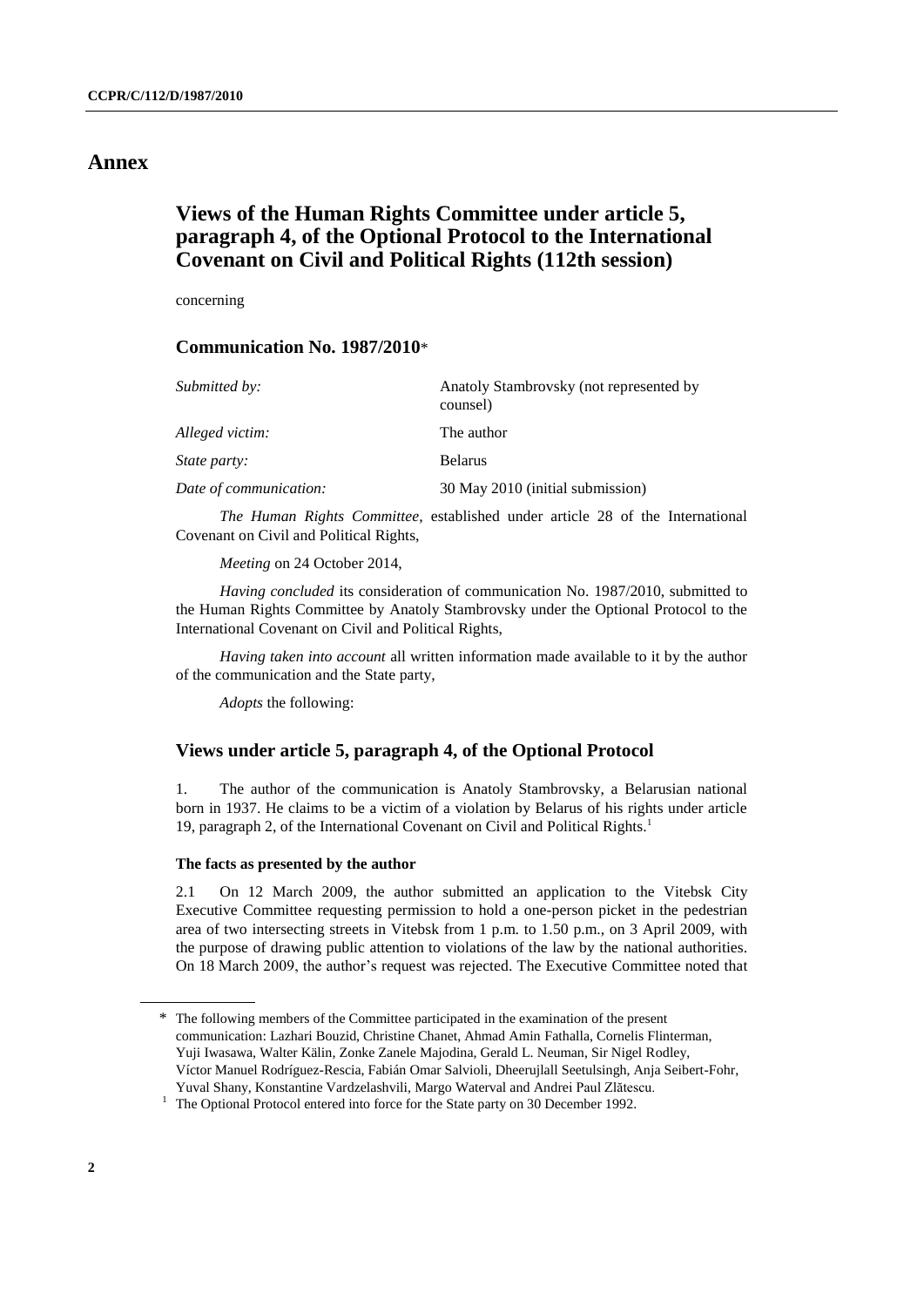the author would hinder the traffic, the circulation of people, public security and public order. In addition, given that the location suggested by the author for his picket was not among the permitted locations, the permission was refused in accordance with decision No. 820 of 24 October 2003 of the Vitebsk City Executive Committee regarding the procedure for organization and conduct of public gatherings in Vitebsk, which determines that public gatherings can only be organized in a few specified locations in Vitebsk.

2.2 On 31 March 2009, the author appealed the Executive Committee's decision to the Oktyabrskiy District Court in Vitebsk, claiming violation of his constitutional right to freedom of expression. On 23 April 2009, the Court considered the decision of the Vitebsk City Executive Committee to be in compliance with the provisions of the Law on Mass Events (1997) and rejected the author's appeal.

2.3 On 23 April 2009, the author filed a cassation complaint to the Vitebsk Regional Court, indicating that the decision of the District Court was unlawful and violated his right to freedom of expression. He argued that the District Court gave precedence to the provisions of the Law on Mass Events over the constitutional provision guaranteeing his right to freedom of expression. On 28 May 2009, the Regional Court upheld the District Court's decision of 23 April 2009 and dismissed the author's complaint.

2.4 On 1 October 2009, the author submitted a complaint under the supervisory review procedure to the Vitebsk Regional Court, but it was rejected on 11 December 2009. On 12 January 2010, he submitted another complaint under the supervisory review procedure to the Supreme Court of the Republic of Belarus; but again in vain.

#### **The complaint**

3. The author claims a violation, by the State party, of his rights under article 19, paragraph 2, of the Covenant, as the refusal to permit him to hold a picket prevented him from publicly expressing his opinion and the reasoning of the local authorities that he would be hindering the traffic was "invented" and unlawful, since a single individual standing on a pedestrian zone of two intersecting streets could not possibly do that.

#### **State party's observations on admissibility**

4.1 In a note verbale dated 6 January 2011, the State party conveyed, with regard to the present communication and several other communications before the Committee, inter alia its concern about unjustified registration of communications submitted by individuals under its jurisdiction who, it considers, have not exhausted all available domestic remedies in the State party, including appealing to the Procurator's Office for supervisory review of a judgement having the force of res judicata, in violation of article 2 of the Optional Protocol. It submits that the present communication and several other communications were registered in violation of the provisions of the Optional Protocol; that there are no legal grounds for the State party to consider those communications; and that any decision taken by the Committee on such communications will be considered legally invalid. It further states that any references in that connection to the Committee's long-standing practice are not legally binding on it.

4.2 By letter of 19 April 2011, the Chairperson of the Committee informed the State party that, in particular, it is implicit in article 4, paragraph 2, of the Optional Protocol to the Covenant that a State party must provide the Committee with all the information at its disposal. Therefore, the State party was requested to submit further observations as to the admissibility and the merits of the case. The State party was also informed that, in the absence of observations from the State party, the Committee would proceed with the examination of the communication based on the information available to it.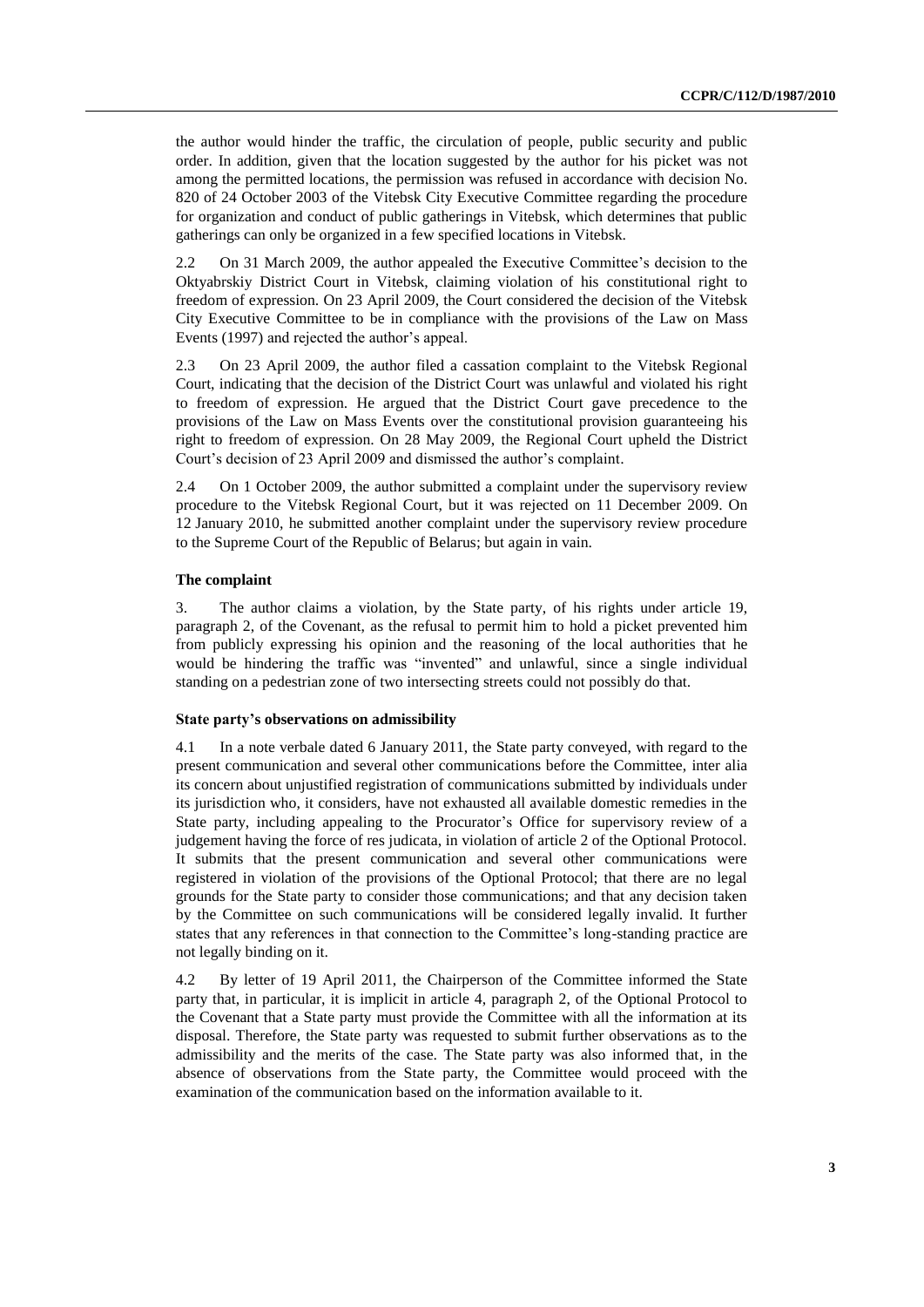4.3 On 30 September 2011, the State party was again invited to submit its observations on admissibility and merits.

4.4 By note verbale of 5 October 2011, the State party submits, inter alia, with regard to the present communication, that it believes that there are no legal grounds for its consideration, insofar as it is registered in violation of article 1 of the Optional Protocol. It maintains that all available domestic remedies have not been exhausted as required by article 2 of the Optional Protocol since no appeal was filed with the Procurator's offices for a supervisory review.

4.5 On 25 October 2011, the State party was again invited to submit its observations on admissibility and merits, and was informed that, in the absence of further information, the Committee would examine the communication based on the information available on file. A similar reminder was sent to the State party on 5 December 2011.

4.6 In a note verbale dated 25 January 2012, the State party submitted that, upon becoming a party to the Optional Protocol, it had agreed under article 1 thereof to recognize the competence of the Committee to receive and consider communications from individuals subject to its jurisdiction who claim to be victims of a violation by the State party of any rights protected by the Covenant. It notes, however, that that recognition was undertaken in conjunction with other provisions of the Optional Protocol, including those establishing criteria regarding petitioners and the admissibility of their communications, in particular articles 2 and 5. The State party maintains that, under the Optional Protocol, States parties have no obligation to recognize the Committee's rules of procedure nor its interpretation of the provisions of the Optional Protocol, which could only be effective when done in accordance with the Vienna Convention on the Law of Treaties. It submits that, in relation to the complaint procedure, States parties should be guided first and foremost by the provisions of the Optional Protocol, and that references to the Committee's long-standing practice, methods of work and case law are not subjects of the Optional Protocol. It also submits that any communication registered in violation of the provisions of the Optional Protocol will be viewed by the State party as incompatible with the Optional Protocol and will be rejected without comments on the admissibility or merits, and any decision taken by the Committee on such rejected communications will be considered by its authorities as "invalid". The State party considers that the present communication as well as several other communications before the Committee were registered in violation of the Optional Protocol.

#### **Issues and proceedings before the Committee**

#### *Lack of cooperation from the State party*

5.1 The Committee notes the State party's assertion that there are no legal grounds for consideration of the author's communication, insofar as it was registered in violation of the provisions of the Optional Protocol; that it has no obligation to recognize the Committee's rules of procedure nor the Committee's interpretation of the provisions of the Optional Protocol; and that any decision taken by the Committee on the present communication will be considered "invalid" by its authorities.

5.2 The Committee recalls that, under article 39, paragraph 2, of the Covenant, it is empowered to establish its own rules of procedure, which States parties have agreed to recognize. It further observes that, by adhering to the Optional Protocol, a State party to the Covenant recognizes the competence of the Committee to receive and consider communications from individuals claiming to be victims of violations of any of the rights set forth in the Covenant (preamble and art. 1 of the Optional Protocol). Implicit in a State's adherence to the Optional Protocol is the undertaking to cooperate with the Committee in good faith so as to permit and enable it to consider such communications, and after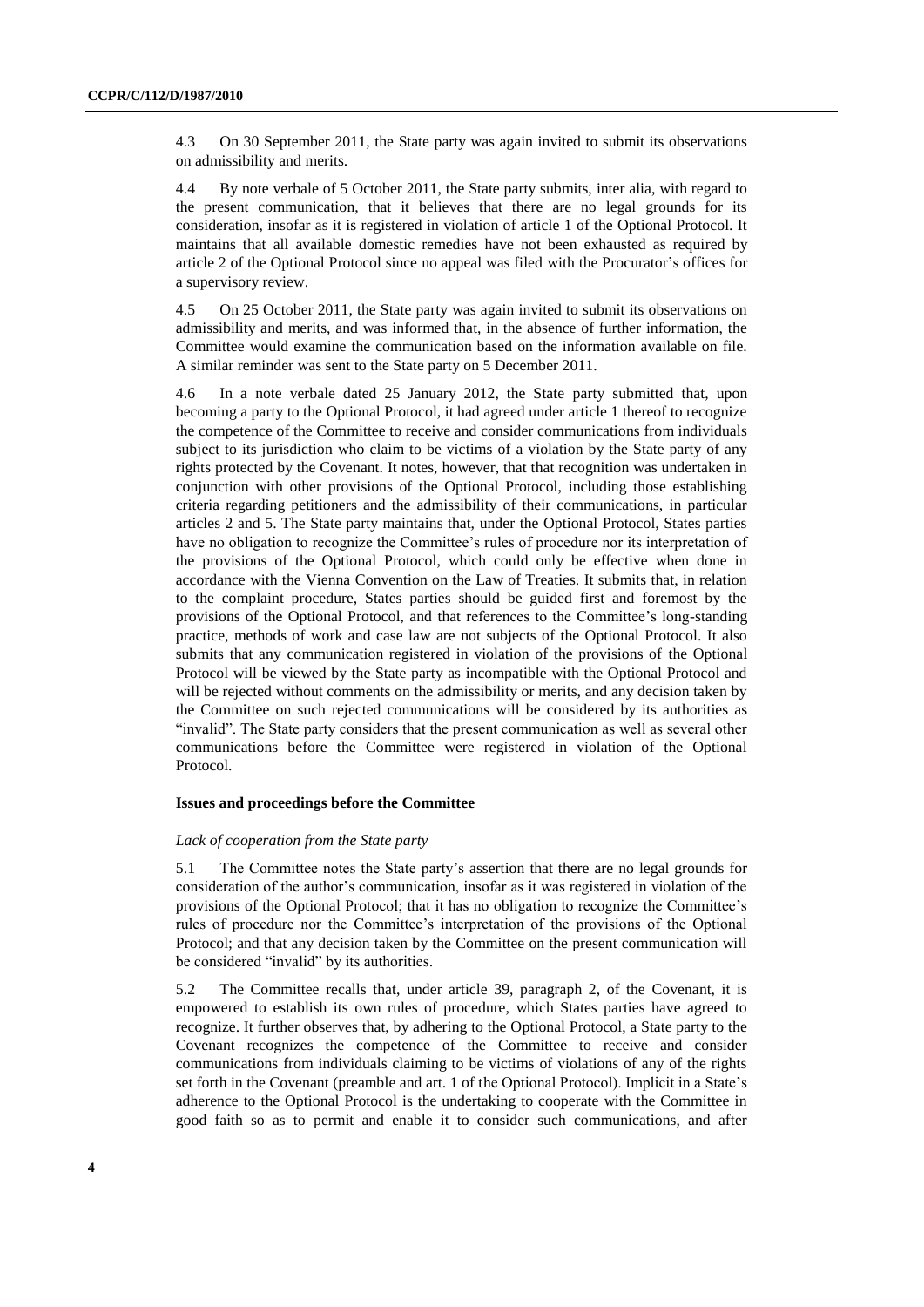examination thereof, to forward its Views to the State party and the individual (art. 5, paras. 1 and 4). It is incompatible with those obligations for a State party to take any action that would prevent or frustrate the Committee in its consideration and examination of the communication, and in the expression of its Views. 2 It is up to the Committee to determine whether a communication should be registered. The Committee observes that, by failing to accept the competence of the Committee to determine whether a communication should be registered and by declaring beforehand that it will not accept the Committee's determination on the admissibility or the merits of the communication, the State party is violating its obligations under article 1 of the Optional Protocol to the International Covenant on Civil and Political Rights.<sup>3</sup>

#### *Consideration of admissibility*

6.1 Before considering any claim contained in a communication, the Human Rights Committee must, in accordance with rule 93 of its rules of procedure, decide whether or not the case is admissible under the Optional Protocol to the Covenant.

6.2 The Committee has ascertained, as required under article 5, paragraph 2 (a), of the Optional Protocol, that the same matter is not being examined under another procedure of international investigation or settlement.

6.3 With regard to the requirement set out in article 5, paragraph 2 (b), of the Optional Protocol, the Committee notes that the State party has challenged the admissibility of the communication on grounds of non-exhaustion of domestic remedies as the author has not appealed to the Procurator's Office under the supervisory review procedure. The Committee recalls its jurisprudence, according to which a petition for supervisory review to a prosecutor's office, allowing review of court decisions that have taken effect does not constitute a remedy which has to be exhausted for the purposes of article 5, paragraph 2 (b), of the Optional Protocol.<sup>4</sup> Moreover, on 12 January 2010, the author appealed to the Supreme Court of Belarus for a supervisory review, but the request was rejected on 19 February 2010. Consequently, it considers that it is not precluded by article 5, paragraph 2 (b), of the Optional Protocol from examining the communication.<sup>5</sup>

6.4 Accordingly, the Committee considers that it is not precluded by article 5, paragraph 2 (b), of the Optional Protocol from examining the present communication, declares it admissible and proceeds to its examination on the merits.

#### *Consideration of merits*

7.1 The Human Rights Committee has considered the communication in the light of all the information made available to it by the parties, as provided under article 5, paragraph 1, of the Optional Protocol.

<sup>2</sup> See, inter alia, communication No. 869/1999, *Piandiong et al.* v. *Philippines*, Views adopted on 19 October 2000, para. 5.1.

<sup>3</sup> See also communications No. 1226/2003, *Korneenko* v. *Belarus*, Views adopted on 20 July 2012, paras. 8.1 and 8.2; and communication No. 1948/2010, *Turchenyak et al.* v. *Belarus*, Views adopted on 24 July 2013, paras. 5.1. and 5.2.

<sup>4</sup> Communication No. 1873/2009, *Alekseev* v. *Russian Federation*, Views adopted on 25 October 2013, para 8.4.

<sup>5</sup> See, for example, communications No. 1785/2008, *Oleshkevich* v. *Belarus*, Views adopted on 18 March 2013, para. 7.3; communication No. 1784/2008*, Schumilin* v. *Belarus*, Views adopted on 23 July 2012, para. 8.3; No. 1814/2008*, P.L.* v. *Belarus*, decision of inadmissibility adopted on 26 July 2011, para. 6.2; No. 1839/2008, *Komarovsky* v. *Belarus*, Views adopted on 25 October 2013, para. 8.3; and No.1903/2009, *Youbko* v. *Belarus*, Views adopted on 17 March 2014, para. 8.3.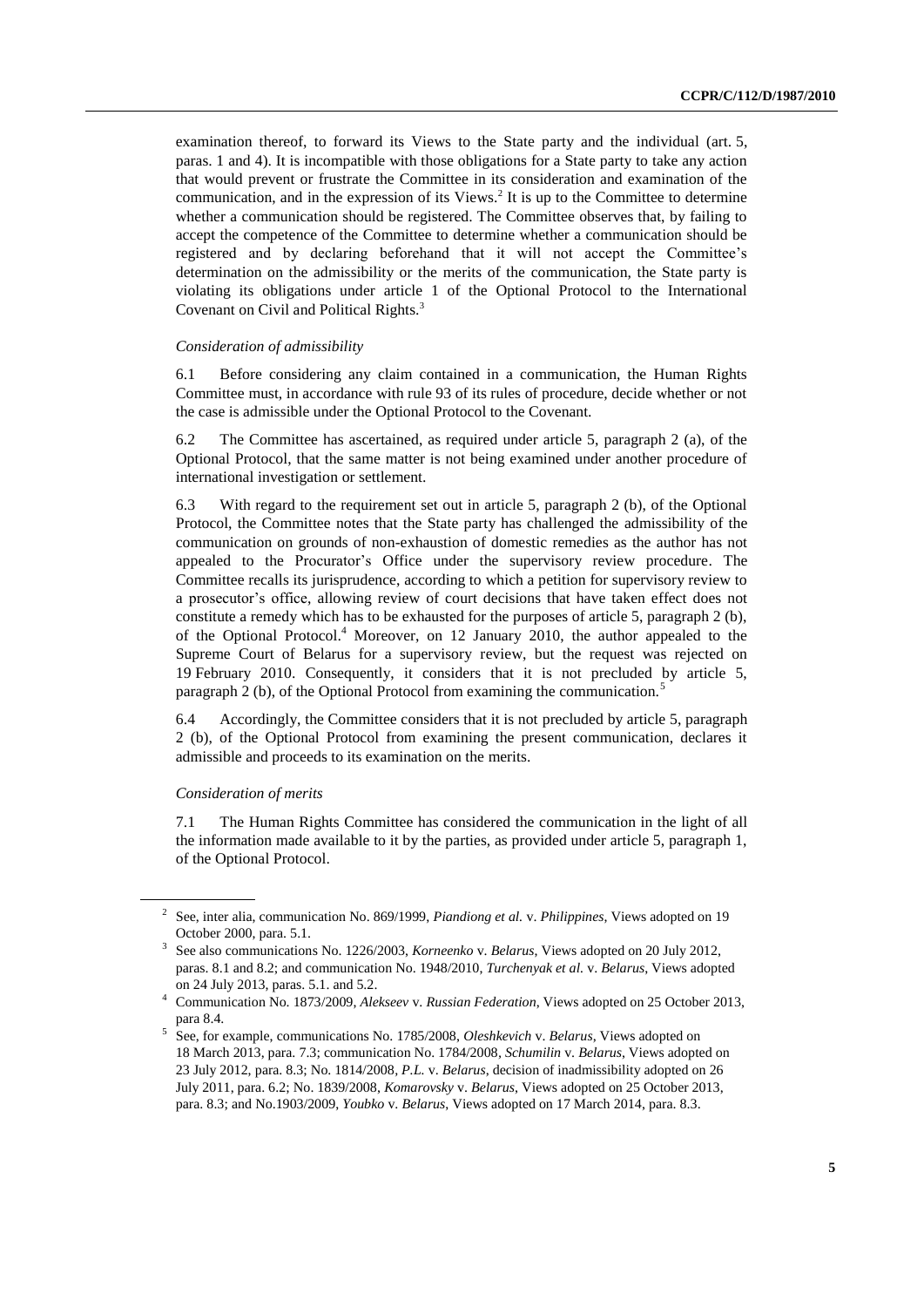7.2 The first issue before the Committee is whether the prohibition on holding a picket in April 2009, with the purpose of drawing public attention to violations of the law allegedly committed by the national authorities, constitutes a violation of the author's rights under article 19, paragraph 2, of the Covenant.

7.3 The Committee recalls that article 19, paragraph 2, of the Covenant requires States parties to guarantee the right to freedom of expression, including the freedom to impart information. The Committee refers to its general comment No. 34 (2011) on freedoms of opinion and expression, according to which freedom of opinion and freedom of expression are indispensable conditions for the full development of the person. They are essential for any society and constitute the foundation stone for every free and democratic society.<sup>6</sup> Any restrictions on the exercise of these freedoms must conform to strict tests of necessity and proportionality.<sup>7</sup> Restrictions must be applied only for those purposes for which they were prescribed and must be directly related to the specific need on which they are predicated.<sup>8</sup>

7.4 The Committee notes that the refusal to permit the holding of a picket aimed at drawing public attention to alleged violations of the law by the authorities, amounted to a restriction on the exercise of the author's right to impart information. Therefore, the issue before it is to verify whether the restrictions imposed on the author's rights in the present communication are justified under any of the criteria as set out in article 19, paragraph 3, of the Covenant.

7.5 The Committee recalls that article 19, paragraph 3, of the Covenant allows certain restrictions, but only as provided by law and necessary (a) for respect of the rights or reputations of others; or (b) for the protection of national security or of public order (ordre public), or of public health or morals. The Committee notes that if the State imposes a restriction, it is for the State party to demonstrate that the restriction on the rights under article 19, paragraph 2, of the Covenant was necessary in the case in question, and that even if, in principle, States parties may introduce a system aimed at reconciling an individual's freedom to impart information with the general interest of maintaining public order in a certain area, the system must not operate in a way that is incompatible with the object and purpose of article 19 of the Covenant.<sup>9</sup>

7.6 The Committee notes that the State party has submitted no observations on the merits of the present communication. However, the Committee points out that the author was refused permission by the State party's local authorities to hold a picket on 3 April 2009, thereby restricting his right to impart his opinions regarding the authorities of the State party. It further notes that the national authorities refused to allow the author to hold the picket at the location of his choice and, thus, restricted his right to impart his concerns, solely on grounds that the author would be hindering the traffic, movement of pedestrians, as well as public security and public order and that, according to Vitebsk City Executive Committee decision No. 820 of 24 October 2003, particular places had been designated for such mass events and the location suggested by the author for his picket was not among the permitted ones. In that connection, the Committee notes, however, that the national authorities have not explained how in practice the author, during a picket conducted only by him, in a pedestrian zone, would hinder the traffic, movement of pedestrians, as well as public security and public order in the respective location and how exactly the restrictions

<sup>&</sup>lt;sup>6</sup> See the Committee's general comment No. 34 (2011) on freedoms of opinion and expression, para. 2.

 $<sup>7</sup>$  Ibid., para. 22.</sup>

<sup>8</sup> Ibid., para. 22. See also, for example, communication No. 1948/2010, *Turchenyak et al.* v. *Belarus* (see footnote 3), para. 7.7.

<sup>9</sup> See, for example, communication No. 1948/2010, *Turchenyak et al.* v. *Belarus*, para. 7.8.